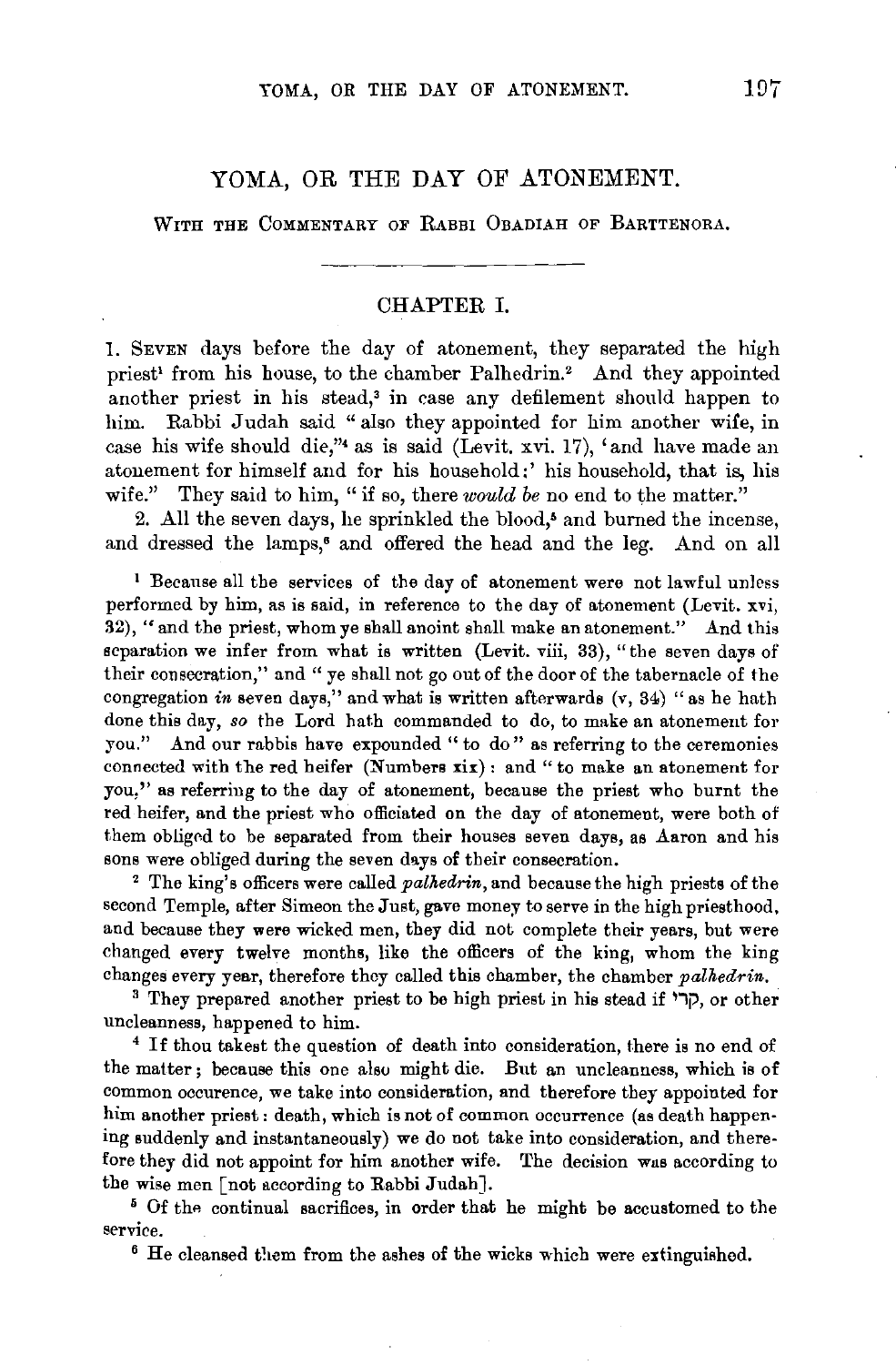other days,' if he desired to make the offering, for the high priest had the preference with respect to the part he might wish to offer,• and the preference in taking a portion<sup>®</sup> of the sacrifices for himself.

3. They set apart for him elders of the elders of the house of judg. ment, who read before him<sup>10</sup> from the order of the day,<sup>11</sup> and they said to him, "my lord," high priest, read thou for thyself, lest thou mays't have forgotten, or least thou hast not learned."13 On the day preceding the day of atonement, at daybreak, they caused him to stand at the eastern gate, and caused to pass before him bulls, goats, and sheep, in order that he might become acquainted with and accustomed" to his service.

4. All the seven days they did not restrain him from eating and drinking, *but on* the eve of the day of atonement at dusk, they did not let him eat much,<sup>15</sup> because eating induces sleep.

5. The elders of the *beth-din,'6* delivered him to the elders of the priesthood,<sup>17</sup> and they took him up to the upper chamber Beth Abtinas,<sup>18</sup> and imposed an oath upon him,<sup>19</sup> and departed and went their way. And

<sup>7</sup>If he desired to make the offering, he offered every offering that he pleased ; nor had the men of the watch power to stay his hand.

s He had the right to offer any part that he chose. 9 In the division of the holy things, he took the portion which he selected as the best. These words refer to the holy things of the altar (Sanctuary), but the holy things of the country, both the high priest and the ordinary priest divided equally.

<sup>10</sup> All the seven days.<br><sup>11</sup> In the section *achare moth* (Levit. xvi).

12 ערני =אישי $\mathbf{m}_{\mathbf{y}}$  hord.

<sup>13</sup> In the second Temple this was necessary, because at the command of the kings they appointed high priests who were not fitted for the office; but those of the first Temple did not appoint as high priest any one who was not distinguished amongst the priests for wisdom, for beauty, for strength, and for riches ; and if he was not rich, his brethren the priests made him so from their own means, as is said (Levit. xxi, 10) "the high priest among his brethren: " they made him great, from what belonged to his brethren. 1• They caused him to observe the beasts which passed before him in order to

impress upon him the rules of the service of the day.<br><sup>15</sup> Even of such kinds of food as do not produce heat; and they restrained him

altogether from all food which might produce heat or defilement, קרי, such as milk, eggs, meat, oil, old wine, and the like.

16 Who had read before him from the order of the day.

17 To teach him how to fill his hands with the incense, as is said (Levit. xvi, 12) " and his hands full of sweet incense," which was a difficult part of the service.

<sup>18</sup> It was they who made the incense, and pounded it and mixed the gums.

19 That he should not be a Sadducee to put the incense on the censer outside of the Temple and then to enter. For they [the Sadducees] explain "I will appear in the cloud upon the mercy seat" (ib. 2), that in a cloud of smoke of the incense he should come, and then appear upon the mercy seat. But the thing is not so, for the Scripture says  $(ib. 13)$  "and he shall put the incense upon the fire before the Lord."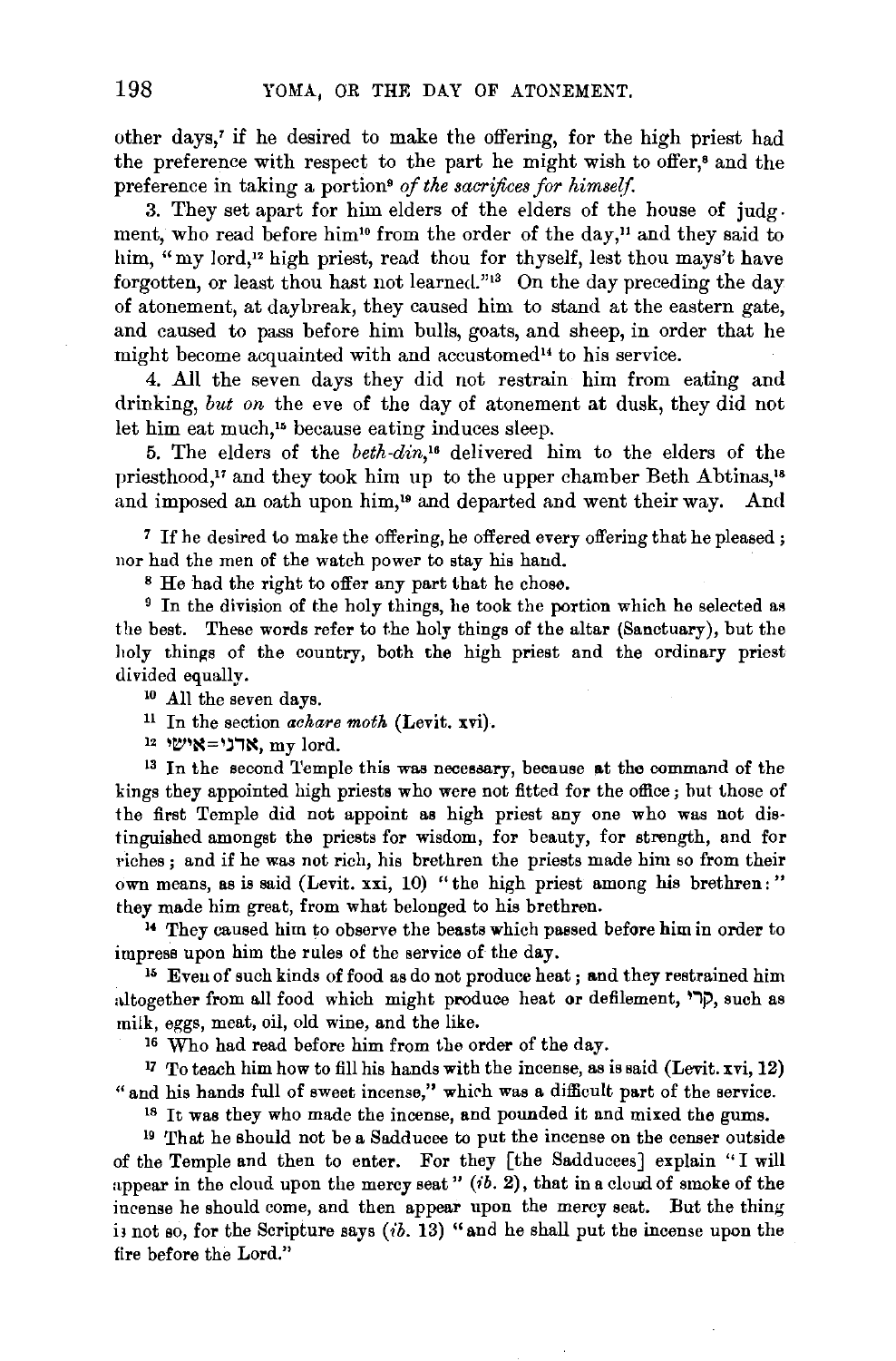they said to him, "my lord high priest, we are the delegates of the *beth-din,*  and thou art our delegate, and the delegate of the *beth-din,* we adjure thee, by Him whose name dwelleth in this house, that thou change nothing of all that we have told thee." He retired and wept,<sup>20</sup> and they retired and wept.<sup>21</sup>

6. If he were a wise man, he expounded, $2$  and if not, the disciples of the wise men expounded before him. If he were accustomed to read, he read ; and if not, they read before him. And in what did they read before him ? In Job, or Ezra,<sup>23</sup> or Chronicles. Zachariah ben Kabutal said, "many times I read before him in Daniel."

7. If he were inclined to fall asleep, the youths of the priesthood<sup>24</sup> struck before him with the forefinger,<sup>25</sup> and said to him, "my lord high priest, stand up,<sup>26</sup> and cool thyself a little upon the pavement," and they kept him occupied until the time for slaying *the morning sacrifice* arrived.

8. Every day they cleansed the altar<sup>27</sup> at cock-crow, or near it,<sup>28</sup> either before or after. And on the day of atonement after midnight,<sup>29</sup> and at the feasts after the first watch.<sup>30</sup> And cock-crow did not happen until the court was filled with people *[lit., Israel].*<sup>31</sup>

 $20$  Because they had suspected him of being a Sadducee.<br><sup>21</sup> Because they had suspected him, for Mar said, whoever suspects the righteous is to be beaten in his body.<br><sup>22</sup> In things pertaining to the decisions of the law (הלכה); all the night of

the day of atonement, so that he shall not sleep and defilement happen to him, and if he were a disciple, and not a wise man, and knew to hear and understand the law, but not to expound, they expounded before him.

<sup>23</sup> Because these attract the attention so that sleep did not overcome him.<br><sup>24</sup> ברחי כחונה young men, the hair of whose beards was beginning to grow,

were called  $\Box$ פרחי, pirchy = young shoots, buds.

 $25$  interval in linear nearest the thumb. The meaning of  $\overline{X}$  is ורתה דדה "Yoma 19 b], that is to say, near to the thumb which adjoins it. They joined the thumb and the finger next to it, and struck the palm of his hand and produced a sound, in order that he should not sleep.

<sup>26</sup>Upon thy feet and cool thyself a little upon the pavement of marble to take away the heat, for cooling the feet takes away sleep, and  $\Delta \Box$  has the signification of taking away, as <sup>2</sup>0 וואס ). "lessen or change its taste" (Pesachim 41 *a*).

 $\overline{a}$  He took some of the ashes (חרומה, cleansing, is the same as taking away), either more or less, in the censer, and put them on the east of the ascent to the altar, and they were swallowed up there in their place  $\lceil$ כרך  $I$ , miraculously]. This was the beginning of the morning service.<br><sup>28</sup> Near cock-crow, either before or after.

<sup>29</sup> On account of the weakness of the high priest. Because upon him alone was imposed the whole service of the day, it was necessary to rise very early. 30 'fhe multitude of Israel, and the multitudes of offerings, and the great

amount of ashes in the place of the pile and the necessity of taking up the ashes from the pile to the place in the middle of the altar which was called fapuach [an apple], in which place a great heap of ashes was collected and arranged like an apple, made it necessary to rise very early; and they rose after the first watch, which was the third part of the night.<br> $31$  At the feasts, cock-crow did not come until the court was full of Israel

bringing their 'offerings, to offer them immediately after the morning sacrifice.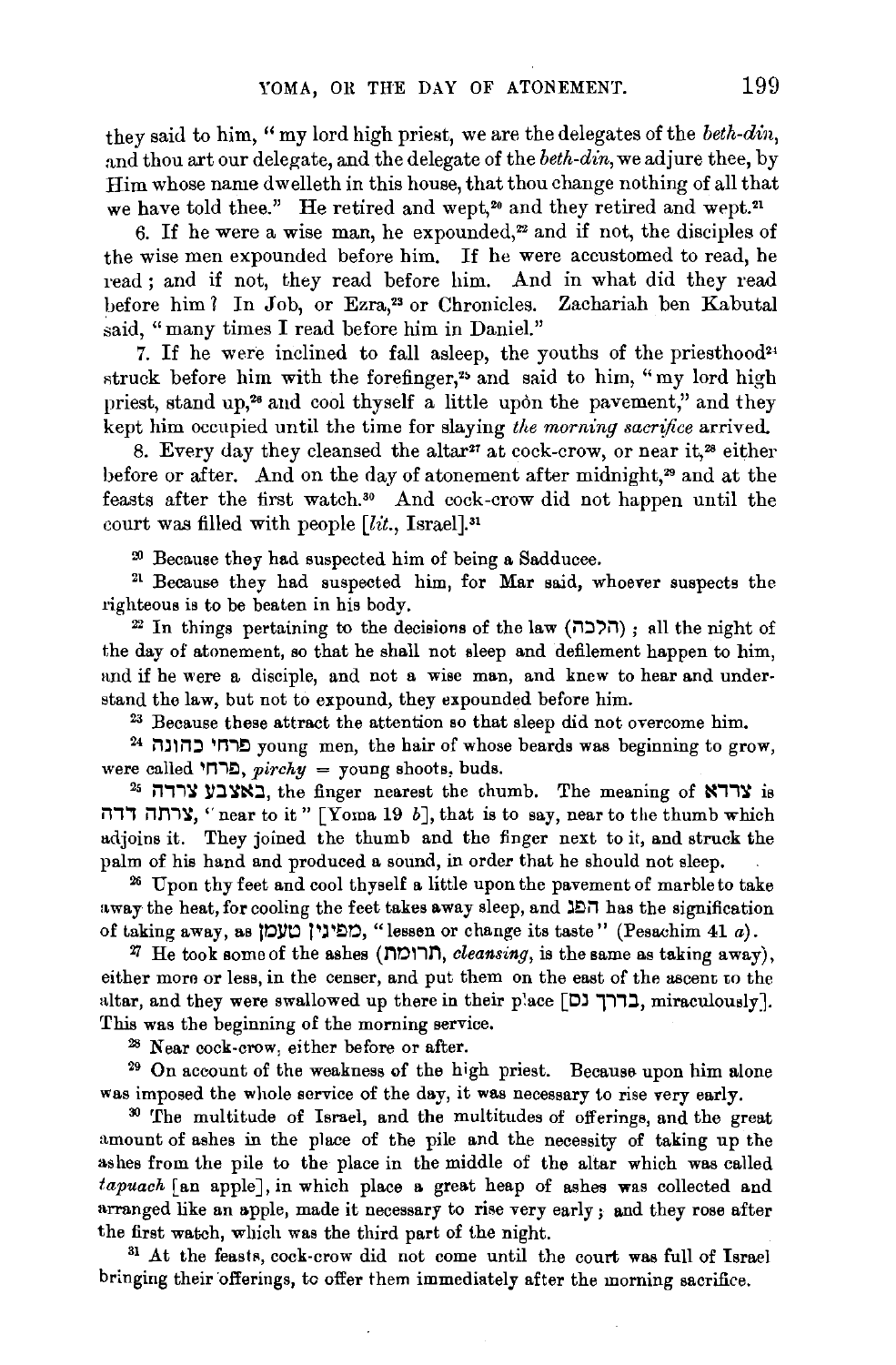## CHAPTER II.

1. AT first every priest who wished to remove the ashes from the altar,' did so; and when there were many,<sup>2</sup> they ran and ascended the incline,<sup>3</sup> and he who got before' his fellows, to within four cubits *of the top,* obtained the right to perform the service. If two were equal,• the warden said to them, "extend the fingers." And how ? They extended one, or two.<sup>6</sup> And in the Sanctuary they did not extend the thumb.'

2. It once happened, that two of them being equal, ran and ascended the incline, and one of them pushed the other, so that he fell, and his leg was broken. And the *beth-din* saw that they came into danger *through this practice*, they ordained that they should not remove the ashes from

<sup>1</sup>Every priest who was of that house of the fathers and who wished to remove the ashes in the morning did so, and there was no lot cast in the matter.<br><sup>2</sup> Of those who came to take away the ashes, this one said "I wish to take

away the ashes," and the other said "I wish to take away the ashes." This was their custom. They ran and ascended the sloping ascent of the altar, which was thirty-two cubits long.<br><sup>3</sup> He who was the first to get within the four upper cubits of the ascent,

which were near the top of the altar, obtained the right to remove the ashes. This was their lot.

4 In getting within [these four cubits] neither of them obtained the right, but now they all came and cast lots. And how was the lot cast ? The prefect said to them all, "hold up your fingers" [micate digitis], that is to say, "put forth your fingers," and every one showed his finger. Because it was unlawful to count the men of Israel, therefore it was necessary for them to put forth the fingers, in order that the fingers, and not the men, might be counted. And how did they do it *?* They stood round in a circle, and the prefect came and took the cap from the head of one of them, and from this one the lot began to count. Each one extended his finger, and the prefect mentioned a number-a hundred, or sixty, some number much higher than the number of the priests present-and said, "he at whom this number finishes sball have the right [to perform this serrice]." And he now began to count from him, from whose head he had removed the cap, going round again and again, and counting the fingers until he came to the end of the number, and he at whom the number terminated obtained the office. And this was the manner of all the lots in the Sanctuary. 5 One finger if he were a healthy man, and two if he were sickly. Because a

sick person is not able to restrain his fingers, and when he extends one, that next to it comes out with it. But only one of the two was counted. 6 Because of deceivers. For when the number came near finishing, and they

could tell at whom it would finish, he who stood before him might put out two fingers in order that he might be counted as two persons, and thus the number might prematurely be completed at him. And the prefect might not perceive this, because a man can stretch the thumb to a great distance from the finger, so that they might appear like the fingers of two men, which it is impossible to do with the other fingers.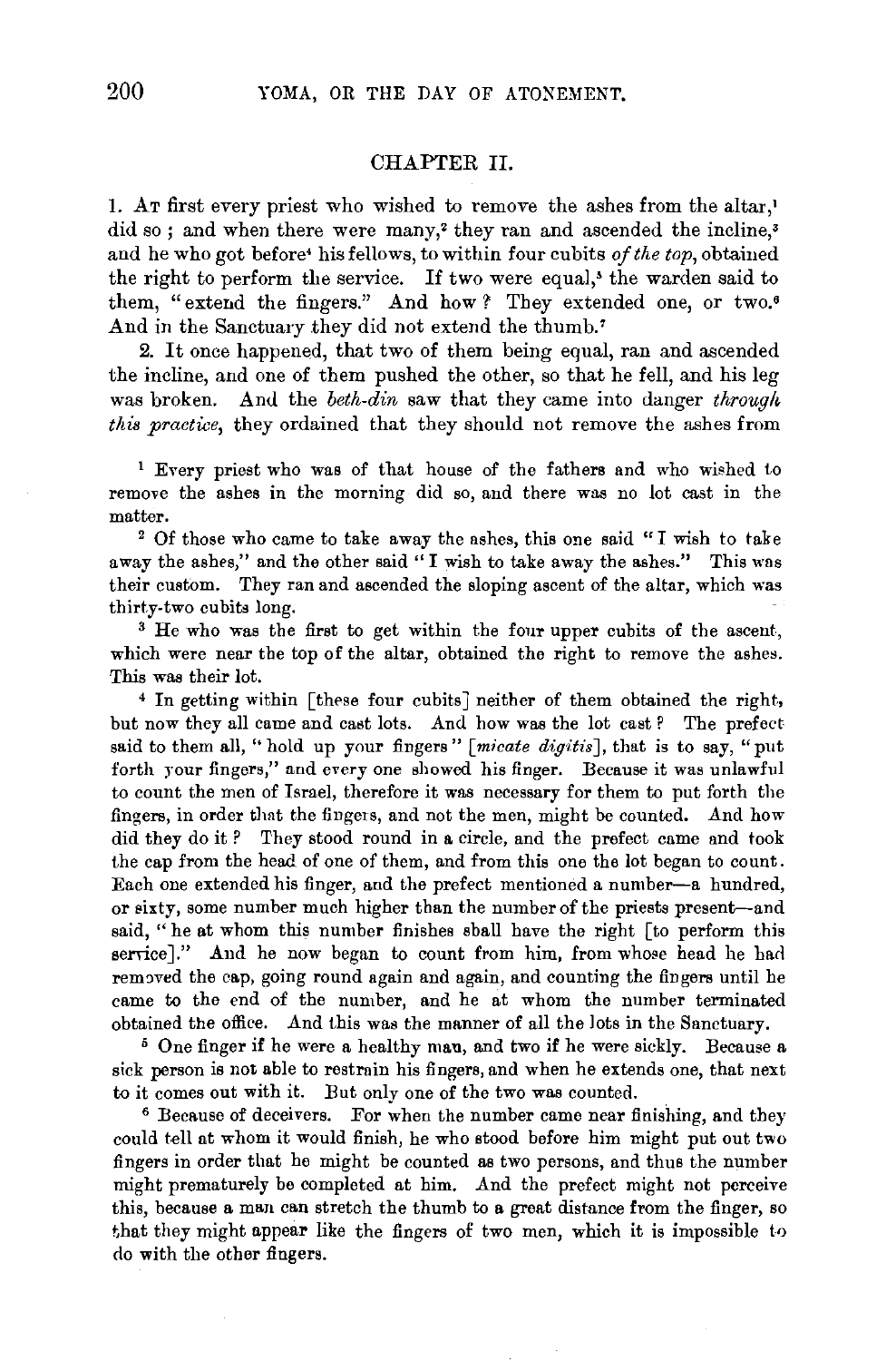the altar except by lot.' Four lots were there,• and this was the first lot.

3. The second lot was, who should kill *the sacrifice,•* who should sprinkle the blood, who should take the ashes from the inner altar, who should take the ashes from the candlestick, who should take up the pieces of the sacrifice to the incline, the head and the leg,<sup>10</sup> and the two fore-legs, the end of the spine and the leg, the breast and the throat, and the two sides, and the inwards, and the fine flour, and the pancakes and the wine. Thirteen priests obtained it. The son of 'Azai said before Rabbi Akibah, in the name of Rabbi Joshua, " as the animal walked," so it was offered."

7 That [lot] which we have explained.

s Four times a day they were assembled to cast the lot. They did not cast the lots for all at one assembly, in order to make it heard four times that there were many people in the court. And this was for the honour of the king, as is said (Psalm lv, 14), "we walked into the house of God, ברגש, in tumult" [the tumult of a large assembly].

9 Who should slay the daily sacrifice, who should sprinkle the blood, &c. All these offices were decided by one lot. He at whom the number terminated (as we have explained) obtained the right, and sprinkled the blood upon the altar after he had received it in the vessel for the purpose, for he who sprinkled the blood received the blood. The next priest to him killed the sacrifice, and this, notwithstanding that the slaying preceded the receiving of the blood, because the office of sprinkling was higher than that of slaying, for the slaying was lawful if done by a stranger, which was not the case with the sprinkling. For from the receiving of the blood and afterwards it is commanded that all the service be performed by priests. And hence he to whom the first lot fell obtained the office of sprinkling, and the next to him that of slaying, and the next to him who slew the lamb cleansed the altar from the ashes, and the next to him who cleansed the altar from the ashes, removed the ashes from the candlestick, and so with all. 10 The head and right [hind] leg by the first priest; the *two* fore-legs by

the second; the end of the spine (which is the tail) and the left  $\lceil \operatorname{hind} \rceil$  leg by the third; the breast (that is the fat of the breast, the part looking towards the ground, which they divided on either side without the ends of the ribs) and the throat (the place where animals chew the cud, that is the neck, and joined to it the windpipe, with the liver and the heart), the breast and the throat by the fourth priest; and the two sides by the fifth priest ; and the inwards by the sixth; and the fine flour, a tenth deal for the meat and drink-offering of the continual sacrifice (Exod. xxix, 40) by the seventh ; and the pancakes, a half tenth deal for the meat-offering of the high priest, which he offered every day with the daily sacrifices, as is said (Levit. vi, 20)," half of it in the morning, and half thereof at night," by the eighth; and the wine, three logs for the drink-offering of the daily sacrifice, by the ninth. Thirteen priests obtained by this lot thirteen priestly functions, numbered to them according to the order stated in the Mishna.

 $11$  As it walked during its life the continual sacrifice was offered. The first doctor thought the good and comely parts were offered first, and Ben 'Azai thought it was offered as it walked; the head and the hind-leg, the breast and the throat, and the two fore-legs, and the *two* sides, the end of the spine and the (other) hind-leg. The decision was net according to Ben 'Azai.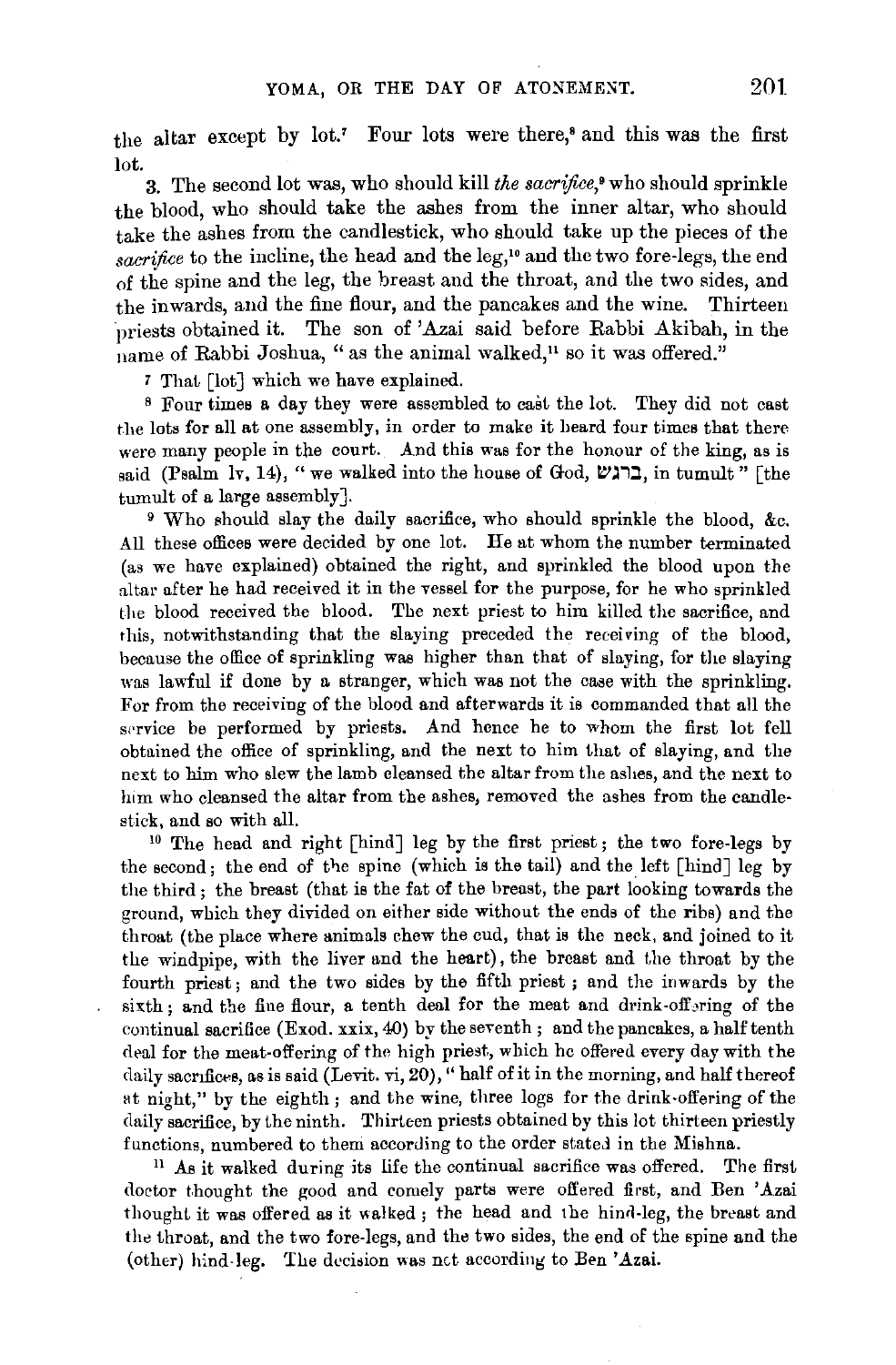4. The third lot *was* "those who have never offered the incense, come and cast lots."12 And the fourth was for those who had, and those who had not before performed the function<sup>13</sup> to decide who should take up the pieces *of the sacrifice* from the incline to the altar."

5. The continual sacrifice was offered" by nine *priests,* by ten, by eleven, by twelve, no less and no more. How *1 The lamb* itself by nine.'" At the Feast of Tabernacles,<sup>17</sup> the vessel of water *was brought* by the hand of one, making ten. In the evening<sup>18</sup> by eleven; the lamb itself by nine, and two with two pieces of wood in their hands. On a Sabbath by eleven; the lamb itself by nine ; and two with two vessels of frankincense for the shewbread in their hands. And on a Sabbath which occurred in the middle of the Feast of Tabernacles, a vessel of water, by the hand of one.

6. A ram was offered by eleven *priests*; the flesh by five,<sup>19</sup> the inwards, and the flour20 and the wine by two *and* two.

7. A young bullock was offered by twenty-four *priests.* The head and the leg : the head by one, and the leg by two. The end of the spine and the leg : the end of the spine by two, and the leg by two. The breast and the throat : the breast by one, and the throat by three. The two fore-legs by two. The two sides by two. The inwards, the fine flour, and the

 $12$  Thus they cried out in the court. That is to say, he who has never yet obtained the office of offering the incense come and cast lots. And they did not allow one who had once obtained that office to repeat it, became it made rich, for it is written (Deut. xxxiii, 10, 11), "they shall put incense before thee" . . . "bless, Lord, his substance," and because every priest who offered incense became rich and was blessed thereby, therefore they did not allow any one to do it a second time, in order that all might. become rich and be blessed by it.

<sup>13</sup> "New and old." He who had obtained this lot on other occasions, and he who had never obtained it, come and cast lots.<br><sup>14</sup> When they took the pieces from the slaying place they did not take them

to the altar, but put them on the middle of the incline below on the east, and cast another lot who should take them up from the place where they had been placed on the incline to the altar; and they did so because "in the multitude of people is the king's honour" [Prov. xiv, 28].<br><sup>15</sup> He reckons from the time of taking the pieces of the sacrifice and onward.<br><sup>16</sup> Six for the picces and the inwards, as we have said above, and one for the

flour, one for the pancakes, and one for the wine.

<sup>1</sup>7 Because two drink-offerings were required, one of wine and one of water. The vessel of water was brought by the hand of a priest.

<sup>18</sup> The daily evening sacrifice. Two carried in their hands two pieces of wood to add to the wood of the pile, for it is written (Levit. i, 7), "and they shall lay the wood in order upon the fire." This does not refer to the morning sacrifice, for it is written in Levit. vi, 12, "and the priests shall burn wood on it every morning," which teaches that it refers to the evening sacrifice when two pieces of wood were added.

 $19$  As the pieces of a lamb, so the pieces of a ram.

20 Two tenth deals were offered by two priests.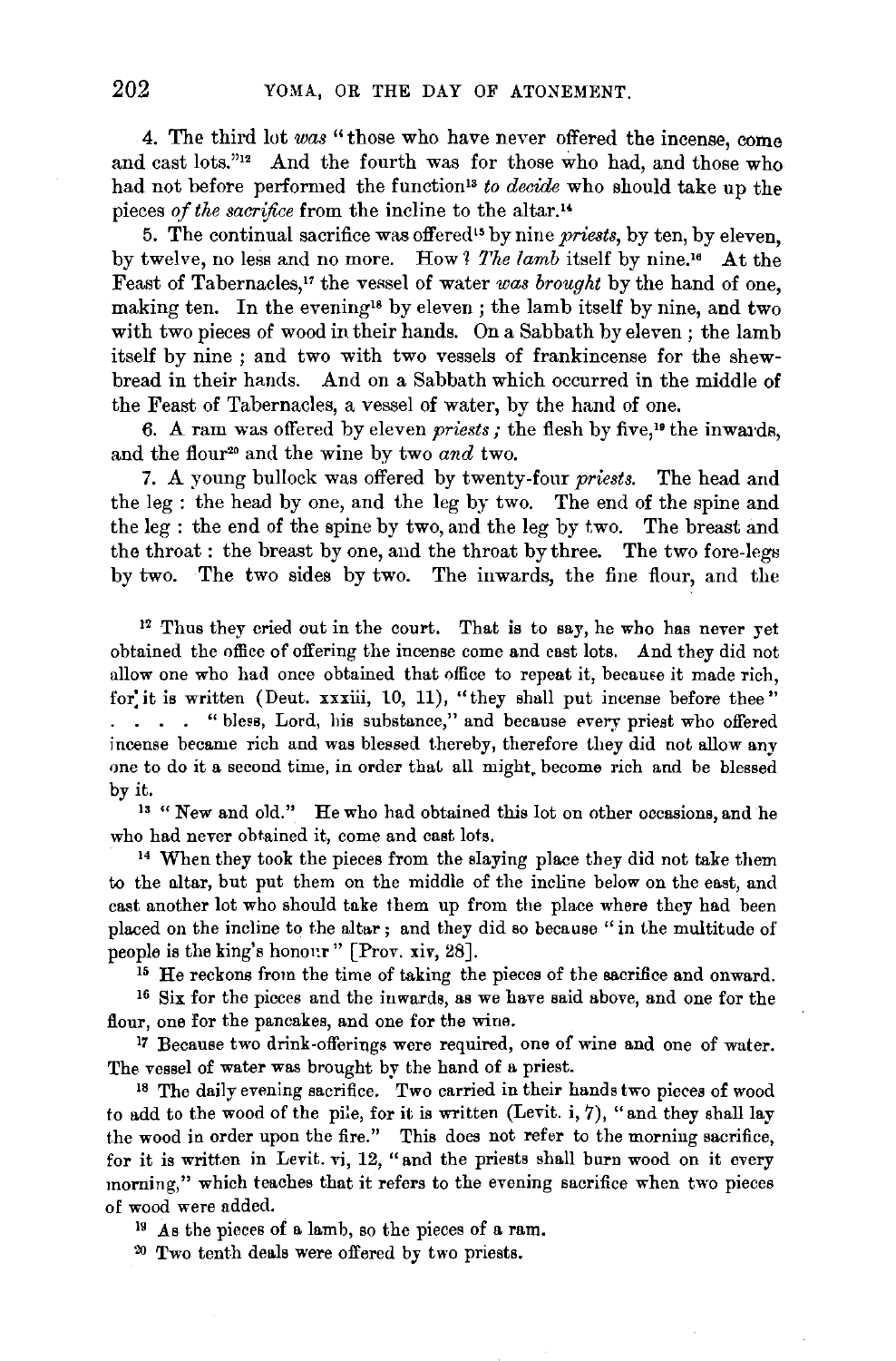wine, by three *and* three. To what do these words apply ?<sup>21</sup> To offerings of the congregation. But an offering of an individual if he wished to offer it22 *himself,* he might offer it. The skinning and eating up23 of both the one and the other were alike.

## CHAPTER III.

1. THE prefect<sup>1</sup> said to them "go out and see<sup>2</sup> whether the time for ~laying" *the sacrifice* has arrived." If it had arrived, *the priest who went out*  to see, said "it lightens."' Matathiah ben Samuel said "it is becoming light along the whole east."<sup>5</sup> "As far as Hebron?"<sup>6</sup> and he said "yes."

2. And why did they find this necessary? Because it once happened that the light of the moon ascended, and they thought it was daybreak,' and slew the sacrifice and took it out to the place of burning. They conducted the high priest down to the bathing room.<sup>8</sup> This was a general rule in the Sanctuary : whoever "covered his feet "• was required to bathe his whole body *afterwards,* and whoever made water, was required to wash [lit. sanctify] his hands and his feet.

3. No man might enter the court for the service<sup>10</sup> even though clean,

 $21$  In reference to all these priests for one beast, and in reference to the lot.

<sup>22</sup> One priest might offer the whole and without casting a lot.<br><sup>23</sup> The skinning and cutting up of the bullock offered by an individual, and that offered on behalf of the congregation were alike  $[$  $\mathcal{V}\mathcal{V}\mathcal{C}$ , equal] in that both were lawful by a stranger, and did not require a priest.<br>
<sup>1</sup> He was the *sagan* (or vicar of the high priest).<br>
<sup>2</sup> To a high place which they had in the Sanctuary.<br>
<sup>3</sup> Because it was unlawful to slay the sacrifice by n

xix, 6), " on the day ye offer it."

' It is becoming light and the morning breaks. 5 This was after the lightening spoke of by the first doctor. The *kalackak*  was according to Matathiah ben Samuel.

6 Those standing below asked him whether the light reached to Hebron, and he replied yes. They mentioned Hebron in order to call to mind the merits of the fathers.

7 'Ihis is not said to have been on the day of atonement, for it is not possible for the light of the moon to ascend near the morning on the day of atonement, because that is at the third part of the month, but at the end of one of the months, when the moon rose near the rising of the morning, this mistake occurred; and they were anxious lest on the day of atonement another mistake of the like kind might happen, and therefore considered all this nece•sary. 8 This [that is said about the moon] is parenthetical, and now [the Mishna]

returns to what we are taught above, " as far as Hebron?" and he said "Yes." And after that the priest who went out to look said "yes," they conducted the high priest down to the bathing-room, because he was required to bathe before he slew the continual sacrifice.

9 An euphemism for the *excrementa majora seu crassa.* 

10 Or for any other purpose.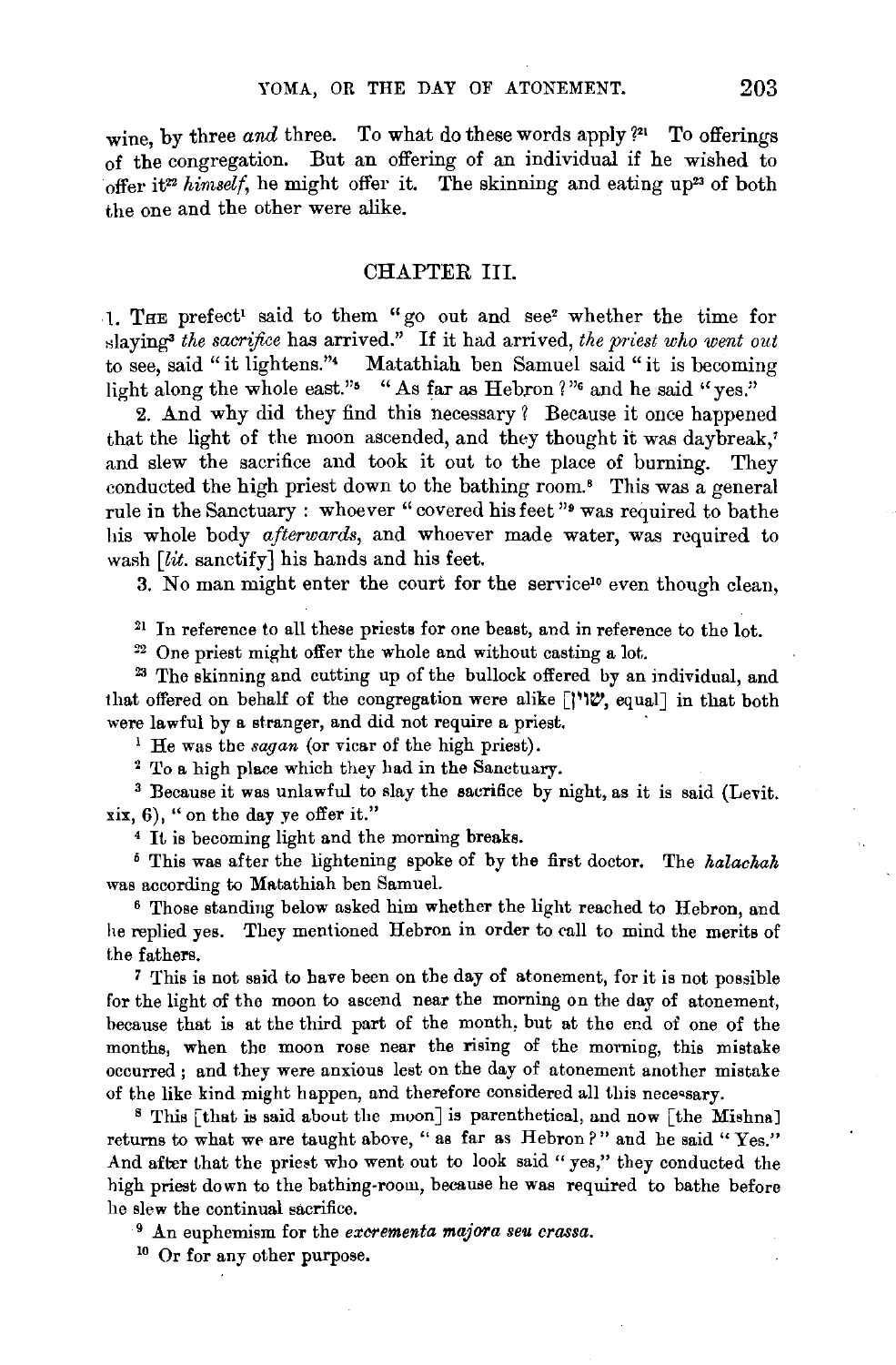until he had bathed." On *this* day the high priest underwent in it five immersions and ten washings  $[lit.$  sanctifying], and was sanctified, and all of them *were* in the holy part of the Temple upon the house Parvah,12 except this one only.<sup>13</sup>

4. They spread a linen cloth" between him and the people. He stripped, descended and immersed himself; came up and wiped himself.<sup>15</sup> They brought to him golden garments. He dressed and sanctified his hands and his feet.<sup>16</sup> They brought to him the lamb for the sacrifice, which he partly slaughtered,<sup>17</sup> and another<sup>18</sup> *priest* completed the slaughtering for him. 19 He received the blood and svrinkled it. He went in to offer the morning incense, and to dress the lamps, and to offer the head and the pieces, and the pancakes, and the wine.

5. The incense of the morning was offered between *the sprinkling of*  the blood, and *the offering of* the pieces *of* the sacrifice ; <sup>20</sup>*that* of the evening between *the offering of* the pieces of the sacrifice, and *the pouring out of* the

<sup>11</sup> The matter is *à fortiori*; for as the high priest changing from holy to holy, from service without [the Temple itself] to service within, and from service within to service without, was obliged to bathe between one service and another, much more as he now came from his house, which was profane, to the holy place, he was obliged to bathe.<br><sup>12</sup> Upon the chamber of the house Parvah.<br><sup>13</sup> The first, which was in the profane part of the temple, over the water gate

beside his chamber.<br><sup>14</sup> To keep in mind that the service of the day was performed in linen

garments, because the high priest was accustomed to serve all the year in golden garments.<br><sup>15</sup> Wiped clean.<br><sup>16</sup> At the laver, because at every change of the garments of the day it was

necessary to sanctify at taking them off, and again at putting them on, and this first bathing, which was on taking off the profane garments, did not require sanctifying of the hands and feet at the taking off.

<sup>17</sup> He cut the greater part of the two "signs" [the gullet and windpipe], which alone makes the slaughtering lawful. 18 Another priest completed the slaughtering, because the receiving of the blood

was not lawful except by the high priest, and it was necessary to hasten to receive

it.<br>19 y, "on his account," or, perhaps, by the hand of another near to<br>19 y, "next unto him repaired," &c.

<sup>20</sup> Not exactly so. For we are taught above [i, 2] "he received the blood and sprinkled it, *and* entered to offer the incense, and to dress the lamps, and to offer the head and the pieces," so that the incense was offered between the sprinkling of the blood and the dressing of the lamps, and not between the sprinkling of the blood and the offering of the pieces of the sacrifice. But the doctor is not now speaking of the order of the offerings, that this one was after that, and so on, but he only desires to say that the sprinkling of the blood and the offering of the pieces did not immediately follow the one after the other, for the incense came between them, and also the dressing of the lamps was between them, after the inceme, *and* before the offering of the pieces.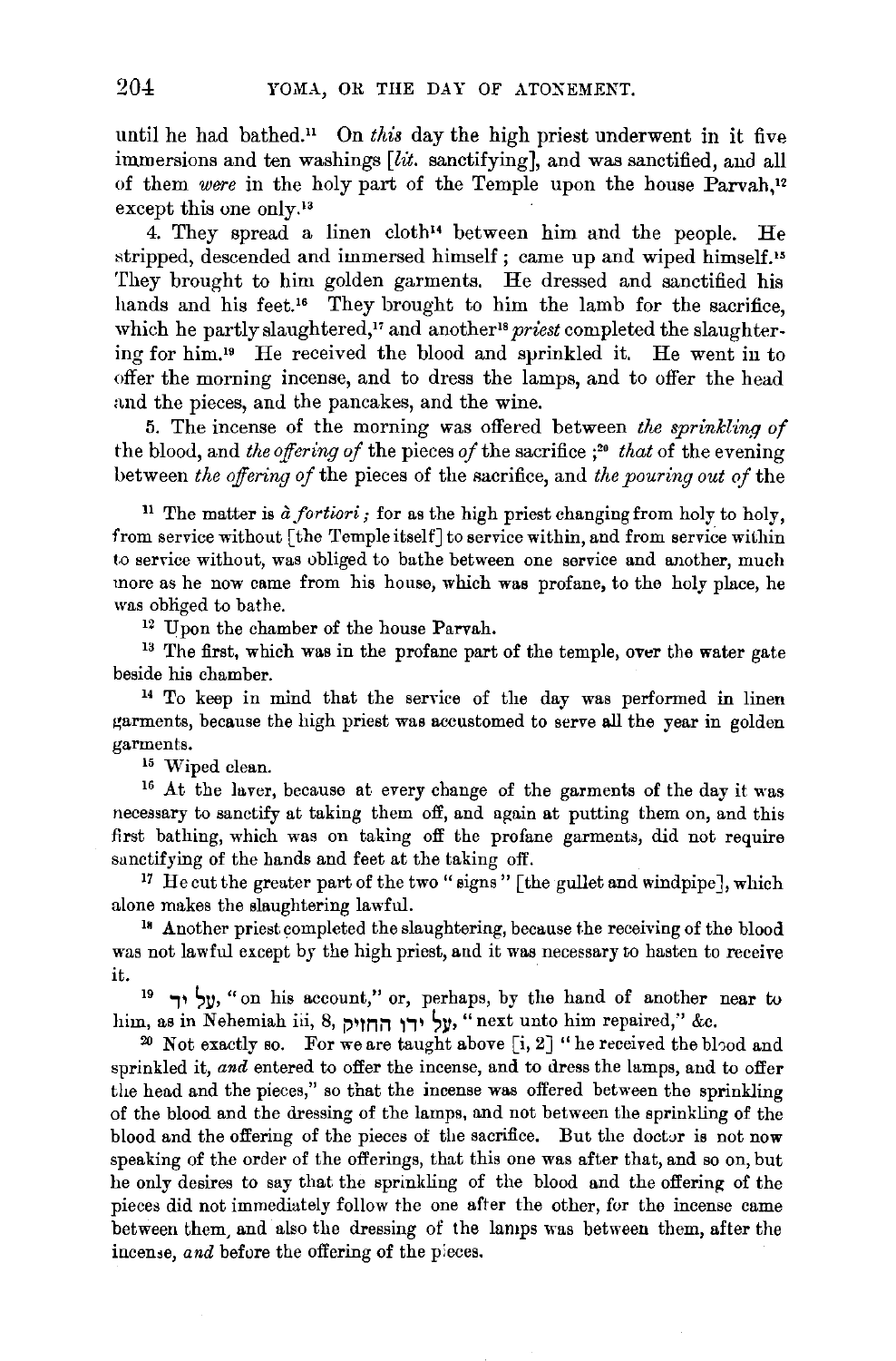drink-offerings. If the high priest was old or weak,<sup>21</sup> they prepared for him hot water,<sup>22</sup> and put it<sup>23</sup> into the cold *water*, in order to take away<sup>24</sup> its coldnes?.

6. They led him to the house of Parvah,<sup>25</sup> which was in the holy part *of the Temple*,<sup>26</sup> and spread a linen cloth between him and the people. He sanctified [washed] his hands and his feet, *and* stripped. Rabbi Meyer said he *first* stripped, and then sanctified his hands and his feet.<sup>27</sup> He went down *into the bath* and immersed himself, came up, and wiped. They brought to him white garments,•• he dressed and sanctified his hands and his feet.

7. In the morning he put on garments of Pelusium<sup>29</sup> manufacture, of the value of twelve *manim*, and in the evening Indian<sup>30</sup> garments, of the value of eight hundred *zuzim.* The words of Rabbi Meyer. And the wise men said " in the morning he put on *garments* worth eighteen *manim*, and in the evening<sup>31</sup> worth twelve *manim*; <sup>32</sup> the whole of these thirty *manim* were the property of the community, and if he wished to add to them, he  $\cdot$ added from those belonging to himself.<sup>33</sup>

8. He came now to his bullock ; and his bullock stood between the porch and the altar, $34$  its head to the south and its face to the

<sup>21</sup> So that his body was cold and frigid.<br><sup>22</sup> On the eve of the day of atonement.<br><sup>23</sup> On the day of atonement they put it into the pit huilt in his bathing-room.<br><sup>24</sup> To take away its coldness somewhat. שתפינ שנכון שנ

change or lose their taste " [Pesachim 41  $a$ ].

<sup>25</sup> A certain magician, whose name was Parvah, built it, and it was called after his name.

 $26$  Because this second immersion, with all the other immersions, except the first, must be in a holy place, as it is written (Levit. xvi, 24), "and he shall wash his flesh with water in the holy place."

 $27$  R. Meyer said, he stripped first and afterwards sanctified. The decision was not according to Rabbi Meyer. 28 The shirt, the breeches, the girdle, and the turban, which are mentioned in

Leviticus xvi, 4, for all the services which were within were performed in them, but the services which were without (as the continual sacrifices and the adlitional sacrifices) were in golden garments, in which he ministered the whole year. And between each change of garments immersion and two sanctifyings of the hands and feet at the laver were required. <sup>29</sup> Fine and benutiful linen brought from the land of Ramses. In the Targum

Yerushalmy Ramses is Pelusa [Pelusium].<br><sup>30</sup> From the land Hodo [India].

<sup>31</sup> Those which he put on to bring out the kaf and the censer.

<sup>32</sup> He here repeats the aggregate value, and teaches us to understand that thirty *manim* were the sum of the whole; to tell thee that it was of no consequence if he diminished from those of the morning, and added to those of the evening [provided the whole was thirty *manim].* 

<sup>33</sup> Only he must give those added as a gift to the Sanctuary.<br><sup>34</sup> By law all the northern part of the court was fit for the bullock to stand in. for it was all " before the Lord." And they did not place the bullock between

Q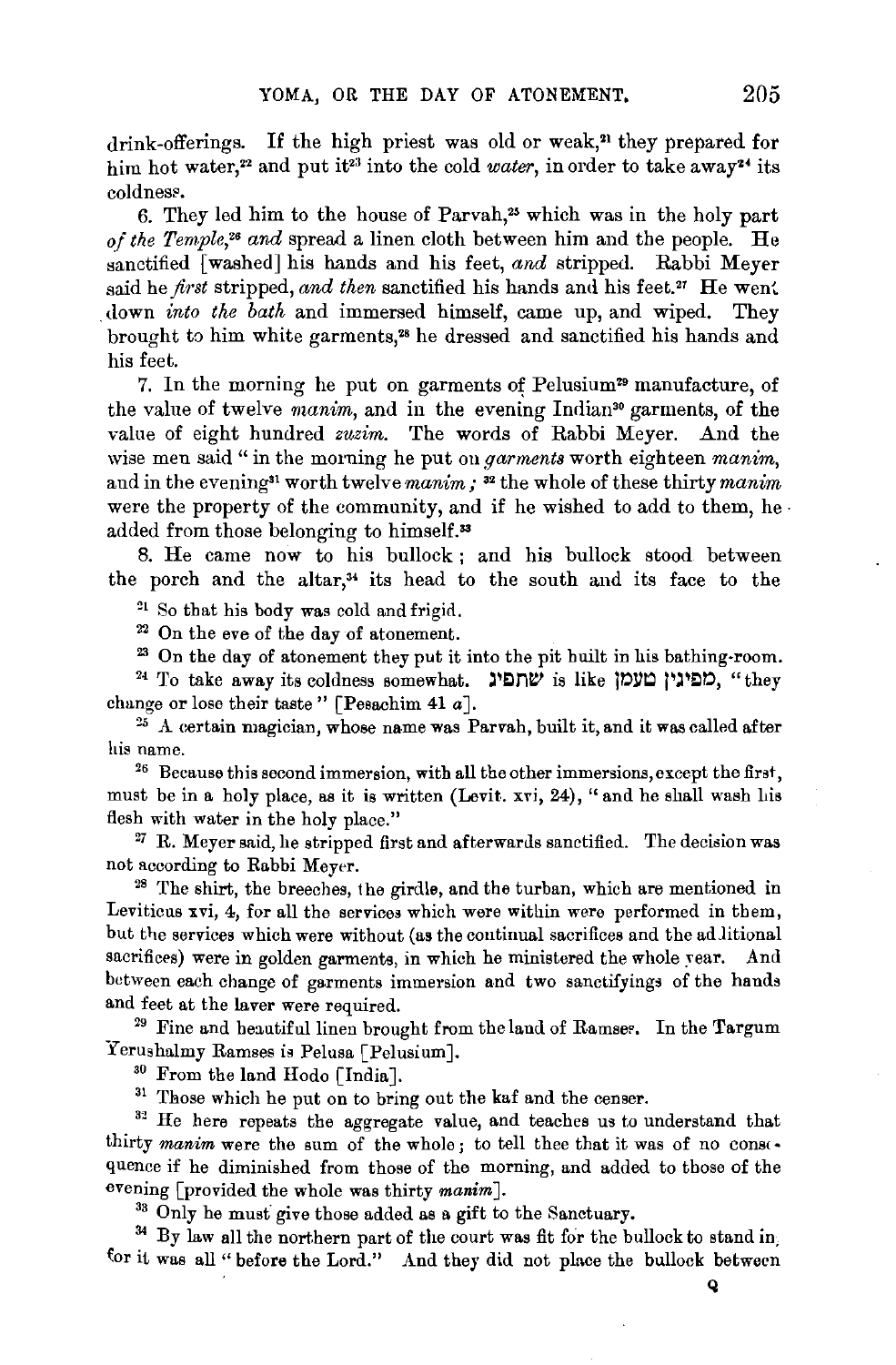west.<sup>35</sup> And the priest stood on the east, with his face to the west,<sup>36</sup> and laid his two hands upon it and confessed. And thus he said : 0 God ! I have done wrong,  $\overline{I}$  have transgressed,  $I$  have sinned before Thee, I and my house. Forgive now, O God, the wrong and the transgression and the sins which I have done, and transgressed and sinned before Thee, I and my house, according as it is written in the law of Moses, thy servant (Levit. xvi, 30), " for on that day shall *the priest* made an atonement for you," &c., and they repeated after him, "blessed be the glorious Name of His kingdom for ever and ever."

9. He now came to the east of the court,<sup>37</sup> to the north of the altar, the sagan *being* on his right hand and the chief of the house of the fathers on his left. And two goats were there, also a box,<sup>38</sup> in which were two lots of boxwood  $:$ <sup>39</sup> Ben Gamla<sup>40</sup> made them of gold, and they were accustomed to commemorate him with praise.

10. Ben Katin" made twelve cocks'" to the laver, there having *before*  been only two, and also he made a machine<sup>13</sup> for the laver, that its water might not become defiled by remaining all night. Monbaz, the king, made all the handles of the vessels of the day of atonement of gold. Helena, his mother, made a golden lantern" for the door of the Temple, also she made a golden tablet upon which was written the section of the law

the porch and the altar near to the Temple, buton account of the weakness of the high priest, that he should not be oppressed by the burden of carrying the vessel for sprinkling the blood to a distance.<br> $36$  It was ordained by the law that its head should be towards the temple,

which was on the west, and its hinder part towards the altar ; but lest it should drop its dung, and because it was a shame that its hinder part, ' look to the side of the altar, its head was put towards the south and its tail towards the north, which was very suitable, and the middle of its body between

he porch and the altar, and its head was turned until its face was towards the west.

36 And his back to the east.

 $37$  Because they did not take the goats in to between the porch and the altar when it was wished to put the lots upon them, but they remained in the court till the time of slaying.

<sup>38</sup> A perforated vessel of wood.<br><sup>39</sup> Buso [buxus] in Latin, a kind of wood. This is only a supposition.<br><sup>40</sup> Joshua ben Gamla, when he was chosen to be high priest, made them of gold.

<sup>41</sup> He was a high priest.<br><sup>42</sup> In order that the twelve priests to whom the lots had fallen to perform the continual sacrifice of the morning might sanctify all at one time, and notwithstanding that there were thirteen priests engaged in this service, as we have said in Chapter II, no cock was made for the slayer of the sacrifice, because the slaying was lawful by a stranger.<br><sup>43</sup> A wheel to immerse it in the cistern [or well] that its waters might be

mingled in the cistern and not become defiled by remaining all night [in a sacred ve3sel]. 4' Or candlestick *[candelabrum* J.